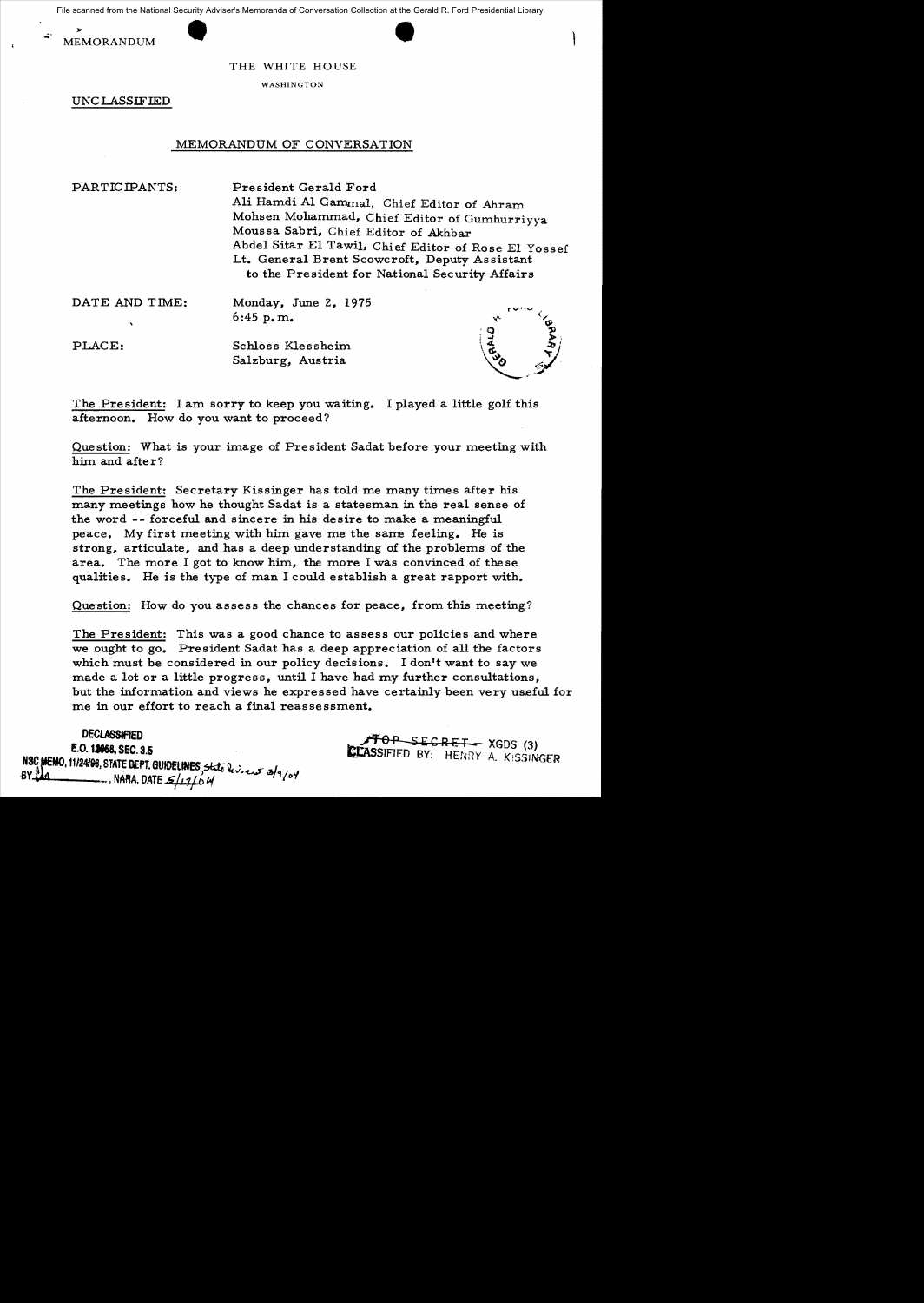## Question: What about bilateral relations?

The President: They are very good, and I believe they have been strengthened.

 $\bullet$ 

Question: On the questions of economic and financial aid, what did you discuss?

- 2

The President: The President gave me an understanding of Egypt's economic problems. I have recommended \$250 million this year, plus PL-480. That is committed. I am interested in the status of Egypt's economy because I must recommend a specific foreign aid bill for next year. I want to be helpful but we have nothing specific yet. President Sadat's information was very helpful for me in understanding Egypt's needs.

Question: How do you assess this Israeli move [of thinning-out forces near the Canal]?

The President: It is a useful symbolic action. Some would have urged them to do more but it is a useful symbol to show flexibility.

Question: Until now the United States has given Israel maximum support in peace and war. Should Israel not act as an ally to help you keep your new Arab friends?

The President: We hope as we try to move ahead, to avoid stagnation, that Israel would try to work with all the forces in the area. I am sure that Israel knows that stagnation and stalemate are not in the interest of peace. So they should show the same interest as others in working to reach a formula leading to meaningful progress in the Middle East. I don't want to be specific -- that is for them. All of the countries, I believe, understand the need for progress. A stalemate could ignite a conflict.

Question: With your schedule, will you visit Egypt?

The President: I hope so, but we have a heavy schedule of events coming up -- CSCE, SALT, a visit to China. No date was really set yesterday, but these events are currently on the schedule. I would like to go to Egypt and see it firsthand. I have never been to the Middle East. It would be beneficial to see first hand the problems and the people. Knowing the welcome that President Nixon received, I would of course like a similar experience.

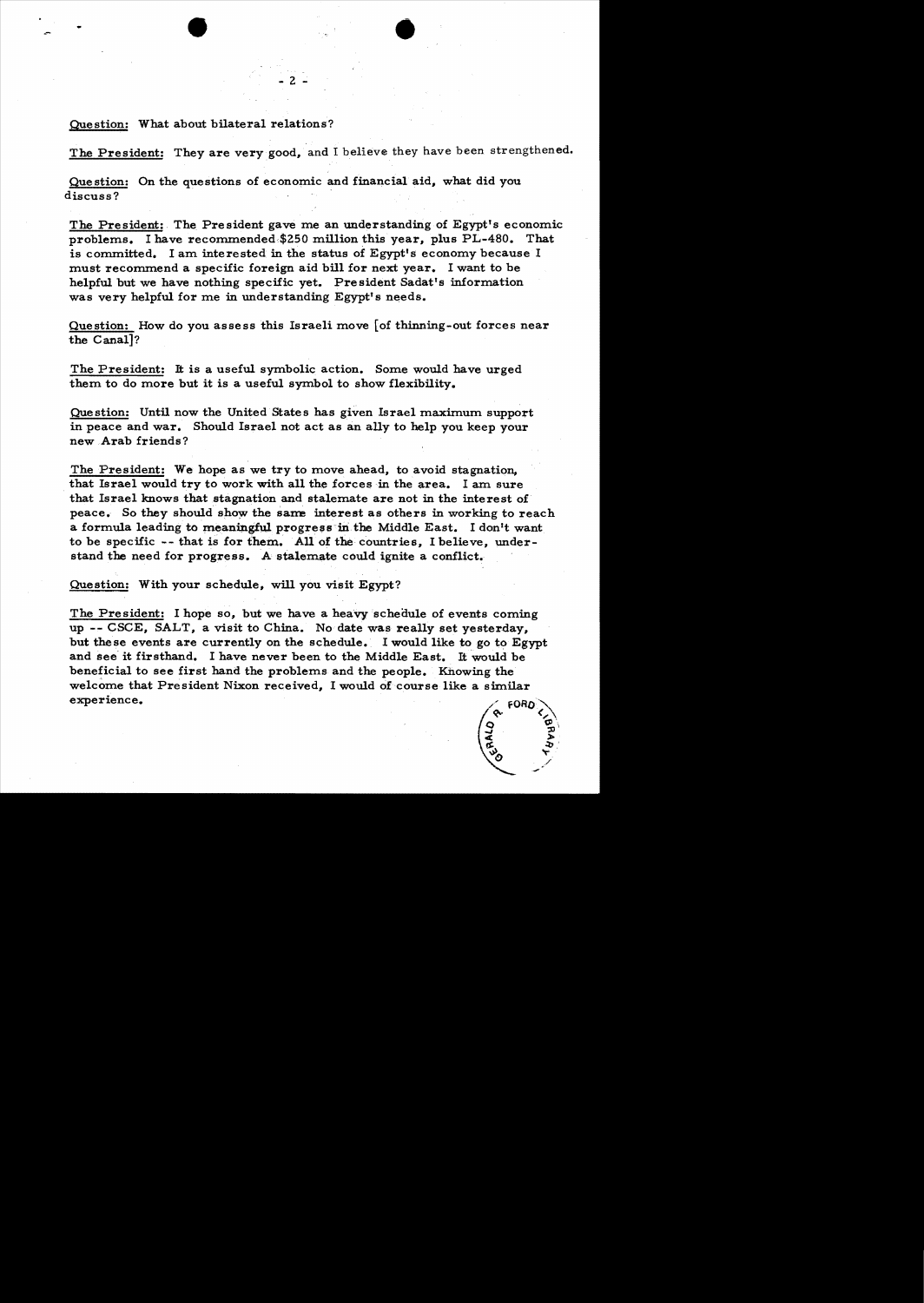Question: You have had a domestic orientation.

The President: I think a President must move both foreign and domestic policies forward. I was very occupied last month with the evacuation from Cambodia and Vietnam, and the Mayaguez. Also this trip is very important. Many domestic issues also are important and both must be dealt with.

 $-3 -$ 

Question: You have witnessed a move from estrangement to friendship in U. S. -Egyptian relations. How do you assess it?

The President: Congress welcomes the change. I think. Many Congressmen of both parties have visited Egypt and I think they came back with a favorable reaction to President Sadat and the Egyptian people. We should gain in understanding, and Egypt and the U. S. should broaden the relationship in the future.

Question: There are problems in this relationship. Isn't time moving faster than our plans to solve them?

The President: I am very cognizant of the need for movement  $-$ - perhaps it should even be accelerated. But I think we are in a position to keep moving as rapidly as necessary.

Que stion: In what way?

.

The President: The U. S. wants to work with Egypt and the other states for a solution of the age-old problem in that area. We recognize that four wars and the embargo can't be repeated  $-$  it is too critical for the world. We do understand the situation  $--$  we don't want the past repeated  $--$  we will work with all the countries there for a solution.

Question: Will we have to wait long for peace?

The President: I hope not.

Question: How long will it be before a decision?

The President: I hate to set a time. Obviously not before I have had talks with Prime Minister Rabin. I am not setting a deadline.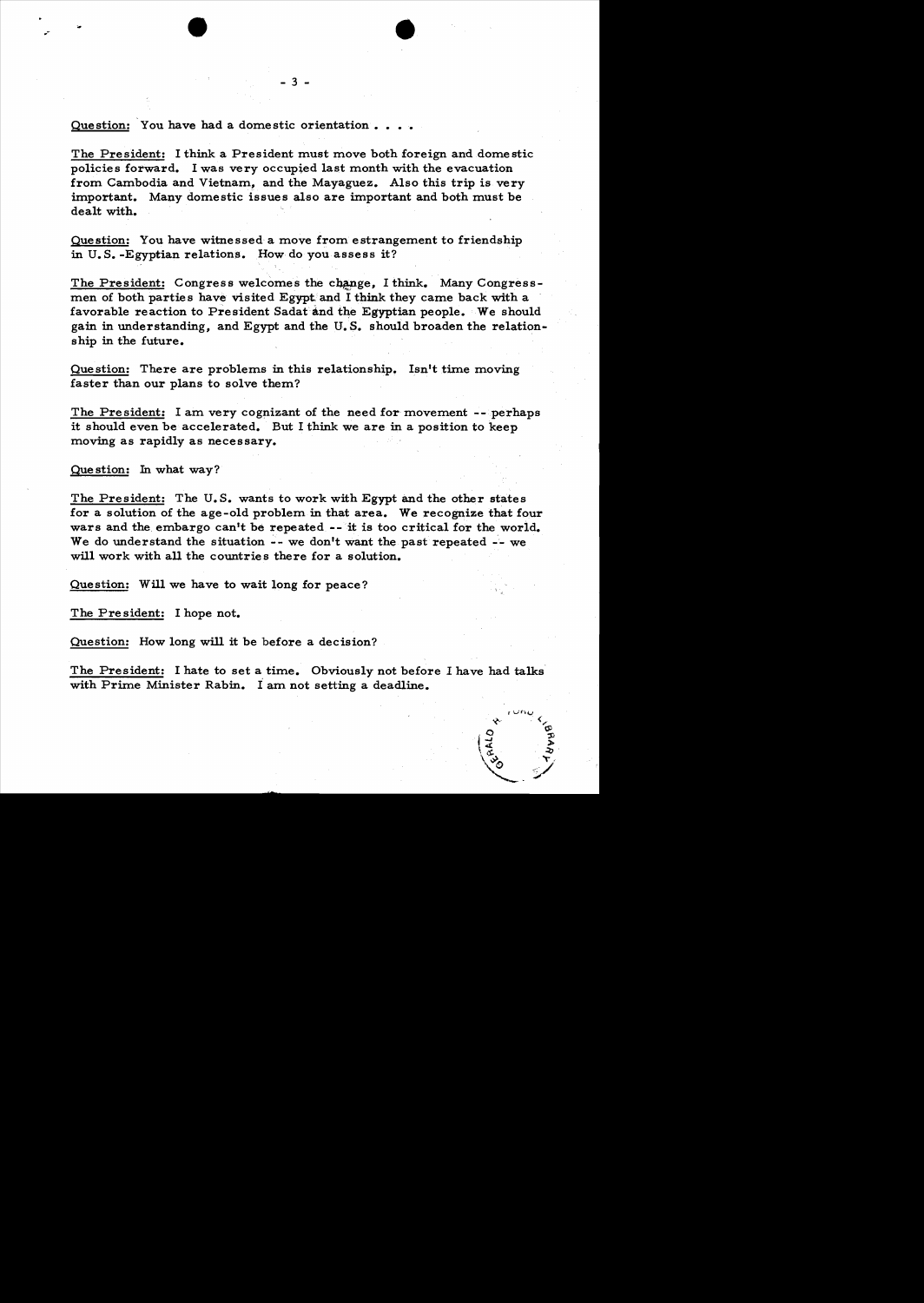$\bullet$ 

Question: Will the U.S. Senate support you?

The President: H we come up with a good plan, I think the Senate will support me.

Que stion: What are your plans for 1976?

The President: I will be a candidate and I think a successful one. We have had problems domestically and internationally but I think we are coming up in both areas.

Question: You vetoed the farm bill and some other bills. Does that hurt?

The President: I think it is essential to be firm if you are right.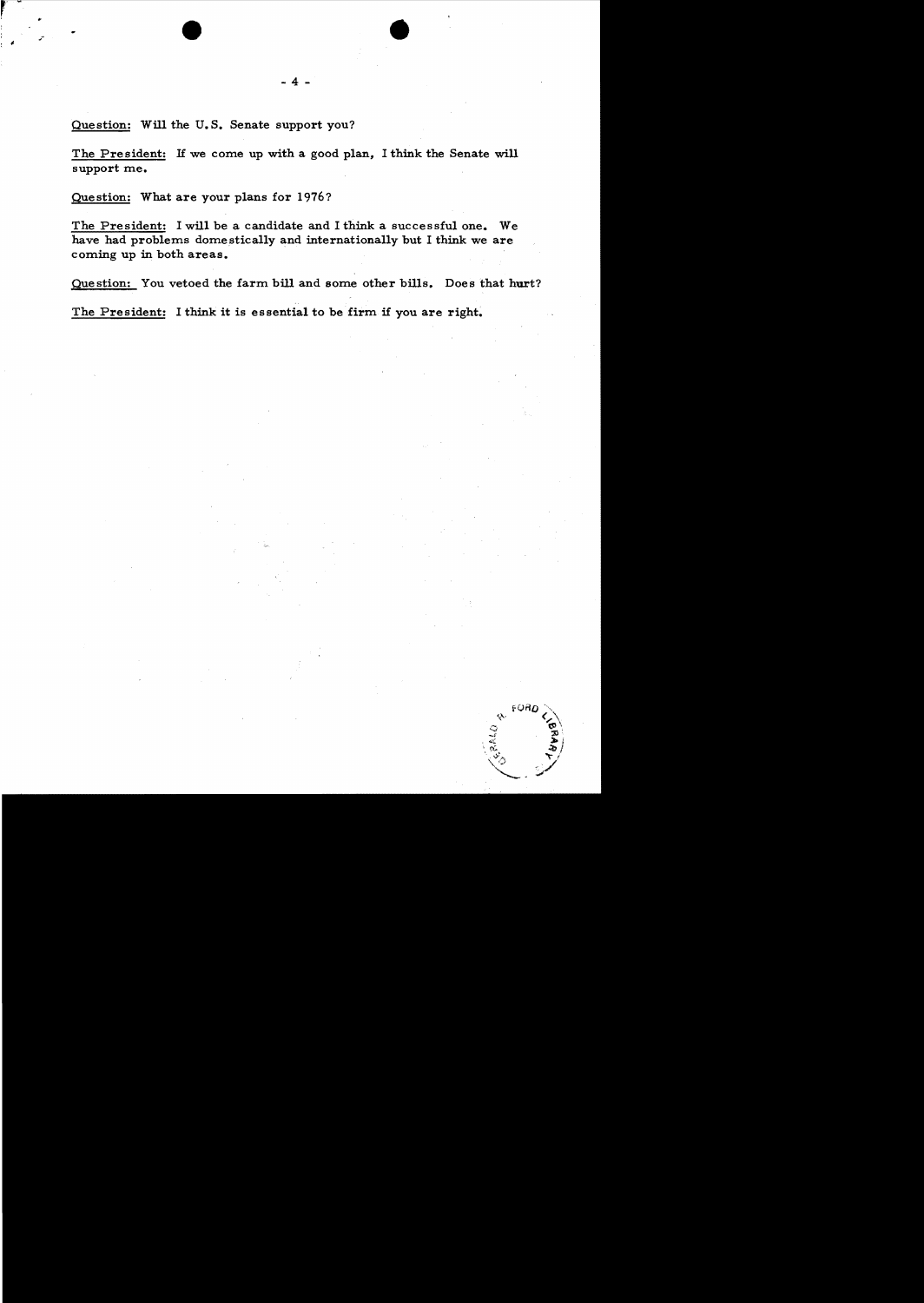B/Egyptin Januaries  $2y-75$ P 2 am to her, you won't, I ployed u little 4, Avoir le comment à pincerel Q Otroit is your wind of Fulat defent offer P K castall me many time often to thing mily hour be tot salat a und statemen pouple in the desire of when we will estore quot rappel d'Amarceses du chinese fa perie pour nitz. un ou dit le go. Colet bes élug appréciation un madia lot 200 little prop. His impo van hadeful Q Belation ? I I dans me in good-Tringshird & E casio permised and - what did you have P Pet mulhasterados en l'evan perté l'une 250 mil chis Jean Mrs Pakka Fharis<br>contel 2 mitrostel in states of Elleway Francis bill for next you white we helpful<br>but and most quiete yet Salat later was & Hondon loses this I meet P O velfal symbol Suns mil kod myrd Tom to decree but a mart of probability them - flycetulity.

**DECLASSIFIED** E.O. 12958, SEC. 3.5 NSC MEMO, 11/24/98, STATE DEPT. GUIDELINES , State Review 3/9/04  $BYLld$ NARA DATE  $\frac{2}{4}$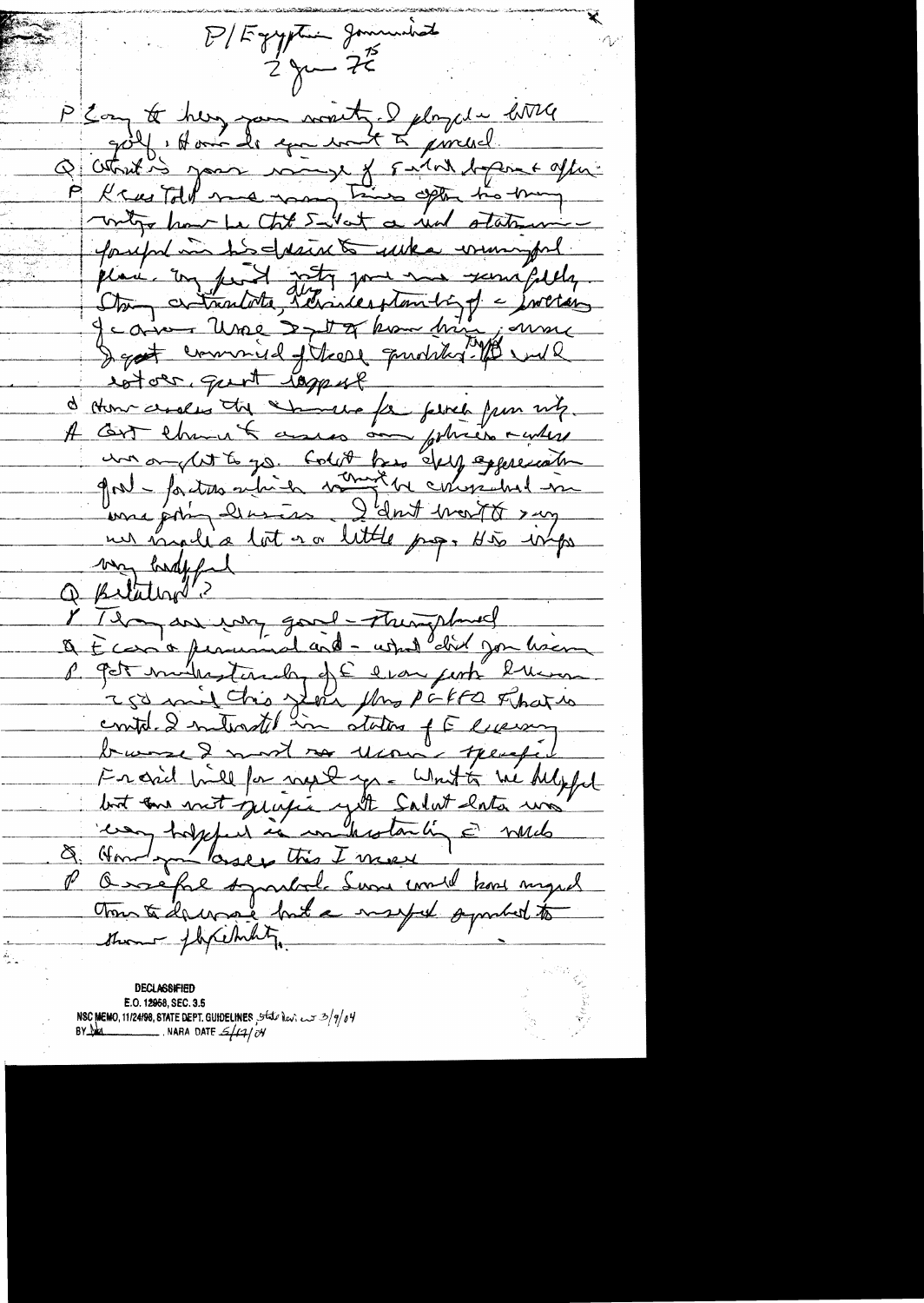Q Jil mor O' Fing I may suggest in peace ant I would by Kimbild all face demand Try struct in interested or where in province Inous Inquation not mon intrent of pear- h a s/you schedule better with most A I hope so interne have him schil- Esco; SOAT PRU, Zurne unly set in est but they 1et 2 mil 1 Belongting & sy pat hand c/m Fugel Kroug Malame Nuclement James bizatimiles expe P J think a P most mon both johais from ).<br>I ham sur eman dont mode as week join C + UK, hung aghor aber this try my injoint a form have untireged more form extremement permissing in US-E Watin Hamangers P  $\leq_{n=1}^{n}$  waterness change & Think. Though world - Joint rame bort c/ forcedd centime pc part offel, anderstanding E+US short brashme ultroly to putance.